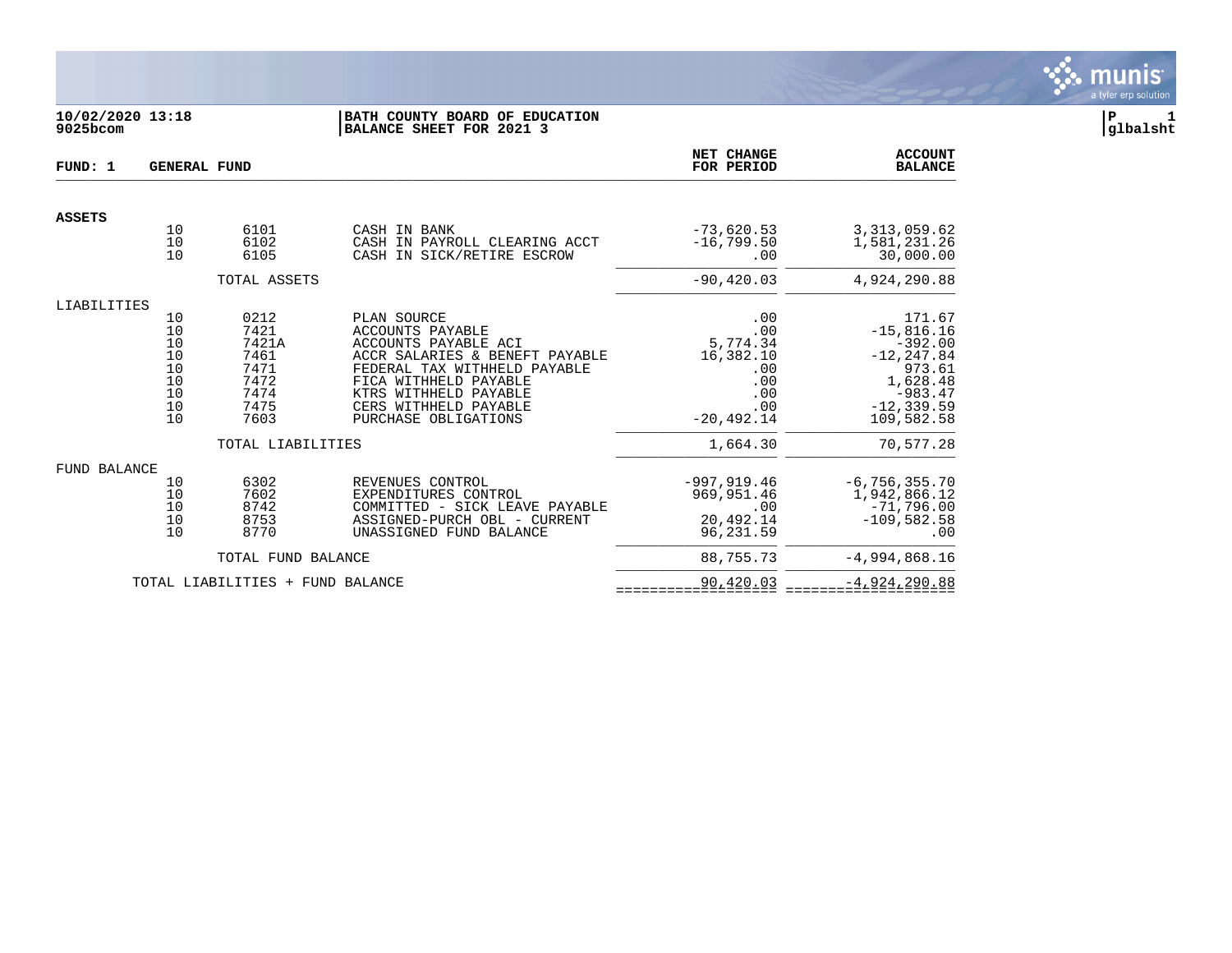

### **10/02/2020 13:18 |BATH COUNTY BOARD OF EDUCATION |P 2 9025bcom |BALANCE SHEET FOR 2021 3 |glbalsht**

| FUND: 2             |                | SPECIAL REVENUE                  |                                                                          | NET CHANGE<br>FOR PERIOD                    | <b>ACCOUNT</b><br><b>BALANCE</b>              |
|---------------------|----------------|----------------------------------|--------------------------------------------------------------------------|---------------------------------------------|-----------------------------------------------|
|                     |                |                                  |                                                                          |                                             |                                               |
| <b>ASSETS</b>       | 20             | 6101                             | CASH IN BANK                                                             | $-68, 309.90$                               | 203, 382.42                                   |
|                     |                | TOTAL ASSETS                     |                                                                          | $-68,309.90$                                | 203, 382.42                                   |
| LIABILITIES         | 20<br>20       | 7421A<br>7603                    | ACCOUNTS PAYABLE ACI<br>PURCHASE OBLIGATIONS                             | $-9,974.44$<br>28,994.61                    | $-21,091.05$<br>259,018.59                    |
|                     |                | TOTAL LIABILITIES                |                                                                          | 19,020.17                                   | 237,927.54                                    |
| <b>FUND BALANCE</b> | 20<br>20<br>20 | 6302<br>7602<br>8753             | REVENUES CONTROL<br>EXPENDITURES CONTROL<br>ASSIGNED-PURCH OBL - CURRENT | $-229,747.90$<br>308,032.24<br>$-28,994.61$ | $-825, 901.33$<br>643,609.96<br>$-259,018.59$ |
|                     |                | TOTAL FUND BALANCE               |                                                                          | 49,289.73                                   | $-441,309.96$                                 |
|                     |                | TOTAL LIABILITIES + FUND BALANCE |                                                                          | 68,309.90                                   | $-203, 382.42$                                |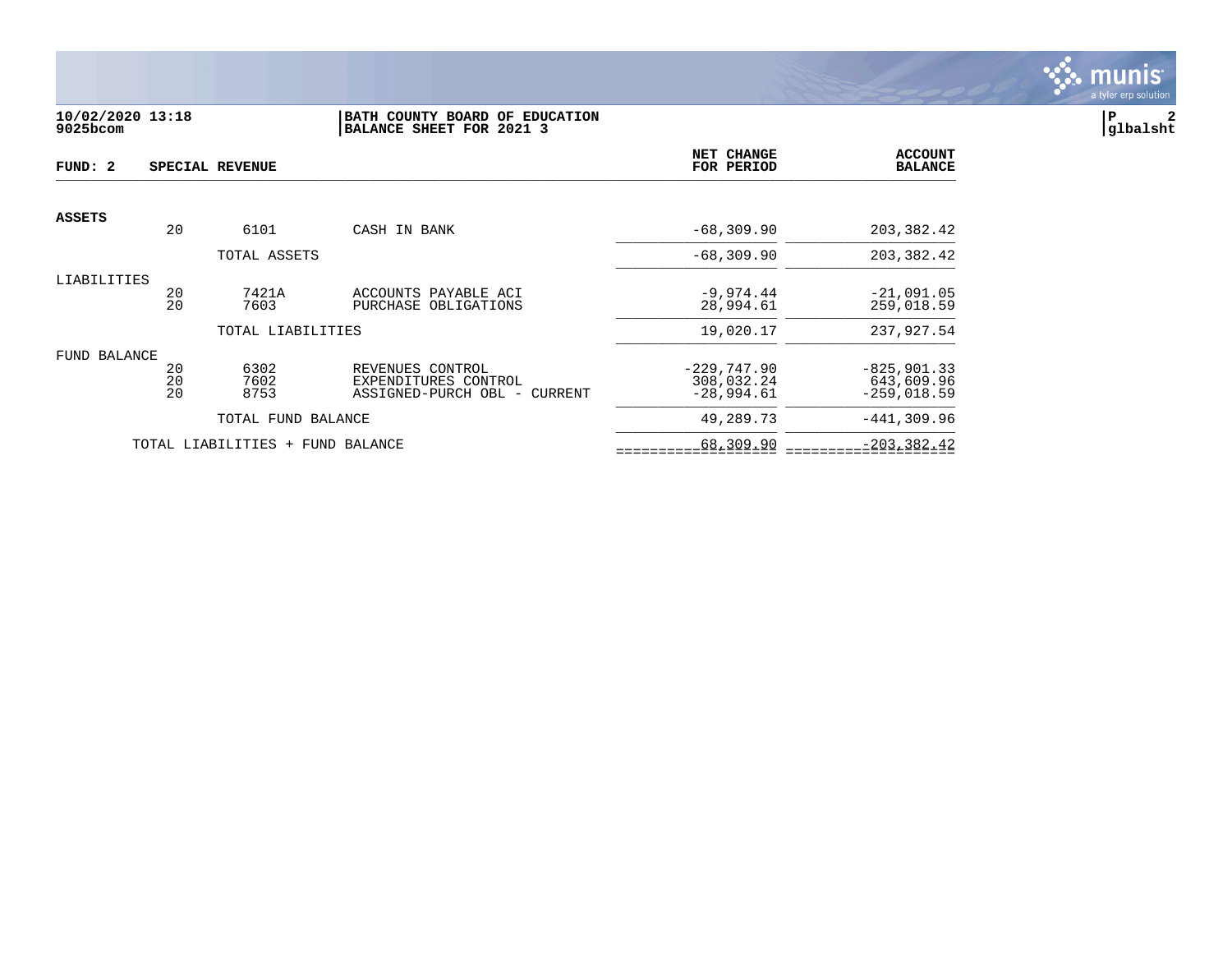

#### **10/02/2020 13:18 |BATH COUNTY BOARD OF EDUCATION |P 3 9025bcom |BALANCE SHEET FOR 2021 3 |glbalsht**

| FUND: 21<br>DISTRICT ACTIVITY FD (ANNUAL) |                |                                  |                                                                          | <b>NET CHANGE</b><br>FOR PERIOD      | <b>ACCOUNT</b><br><b>BALANCE</b>         |
|-------------------------------------------|----------------|----------------------------------|--------------------------------------------------------------------------|--------------------------------------|------------------------------------------|
| ASSETS                                    | 21             |                                  |                                                                          |                                      |                                          |
|                                           |                | 6101                             | CASH IN BANK                                                             | $-1, 238.38$                         | 95,373.95                                |
|                                           |                | TOTAL ASSETS                     |                                                                          | $-1, 238.38$                         | 95, 373.95                               |
| LIABILITIES                               | 21<br>21       | 7421A<br>7603                    | ACCOUNTS PAYABLE ACI<br>PURCHASE OBLIGATIONS                             | .00<br>3,909.92                      | $-63.60$<br>5,534.92                     |
|                                           |                | TOTAL LIABILITIES                |                                                                          | 3,909.92                             | 5,471.32                                 |
| FUND BALANCE                              | 21<br>21<br>21 | 6302<br>7602<br>8753             | REVENUES CONTROL<br>EXPENDITURES CONTROL<br>ASSIGNED-PURCH OBL - CURRENT | $-300.00$<br>1,538.38<br>$-3,909.92$ | $-97, 210.11$<br>1,899.76<br>$-5,534.92$ |
|                                           |                | TOTAL FUND BALANCE               |                                                                          | $-2,671.54$                          | $-100,845.27$                            |
|                                           |                | TOTAL LIABILITIES + FUND BALANCE |                                                                          | 1,238.38                             | $-95, 373.95$                            |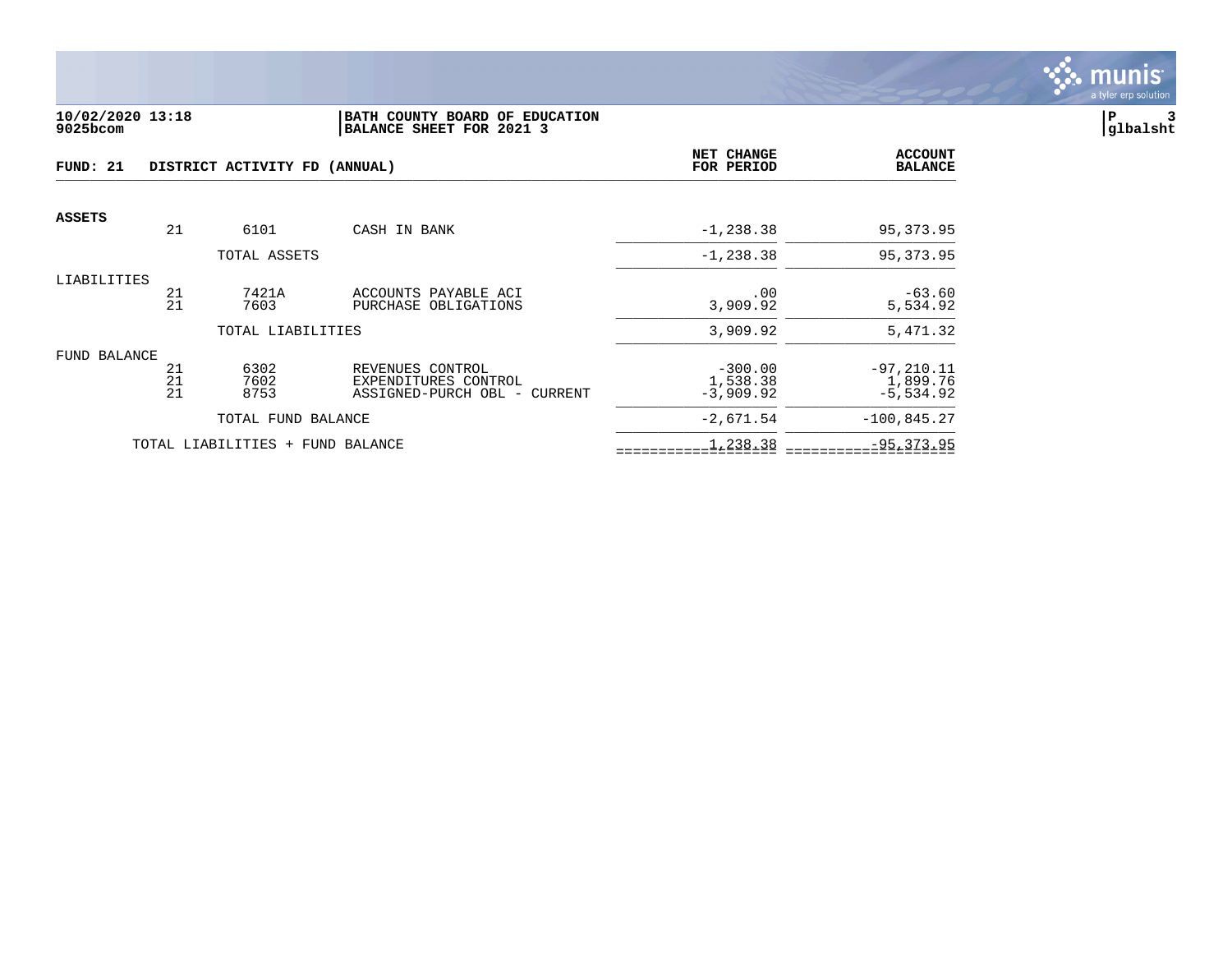

## **10/02/2020 13:18 |BATH COUNTY BOARD OF EDUCATION |P 4 9025bcom |BALANCE SHEET FOR 2021 3 |glbalsht**

| FUND: 310     |    | CAPITAL OUTLAY FUND              |                  | NET CHANGE<br>FOR PERIOD | <b>ACCOUNT</b><br><b>BALANCE</b> |
|---------------|----|----------------------------------|------------------|--------------------------|----------------------------------|
| <b>ASSETS</b> | 31 | 6101                             | CASH IN BANK     | .00                      | 86,105.00                        |
|               |    | TOTAL ASSETS                     |                  | .00                      | 86,105.00                        |
| FUND BALANCE  | 31 | 6302                             | REVENUES CONTROL | .00                      | $-86, 105.00$                    |
|               |    | TOTAL FUND BALANCE               |                  | .00                      | $-86, 105.00$                    |
|               |    | TOTAL LIABILITIES + FUND BALANCE |                  | .00                      | $-86, 105.00$                    |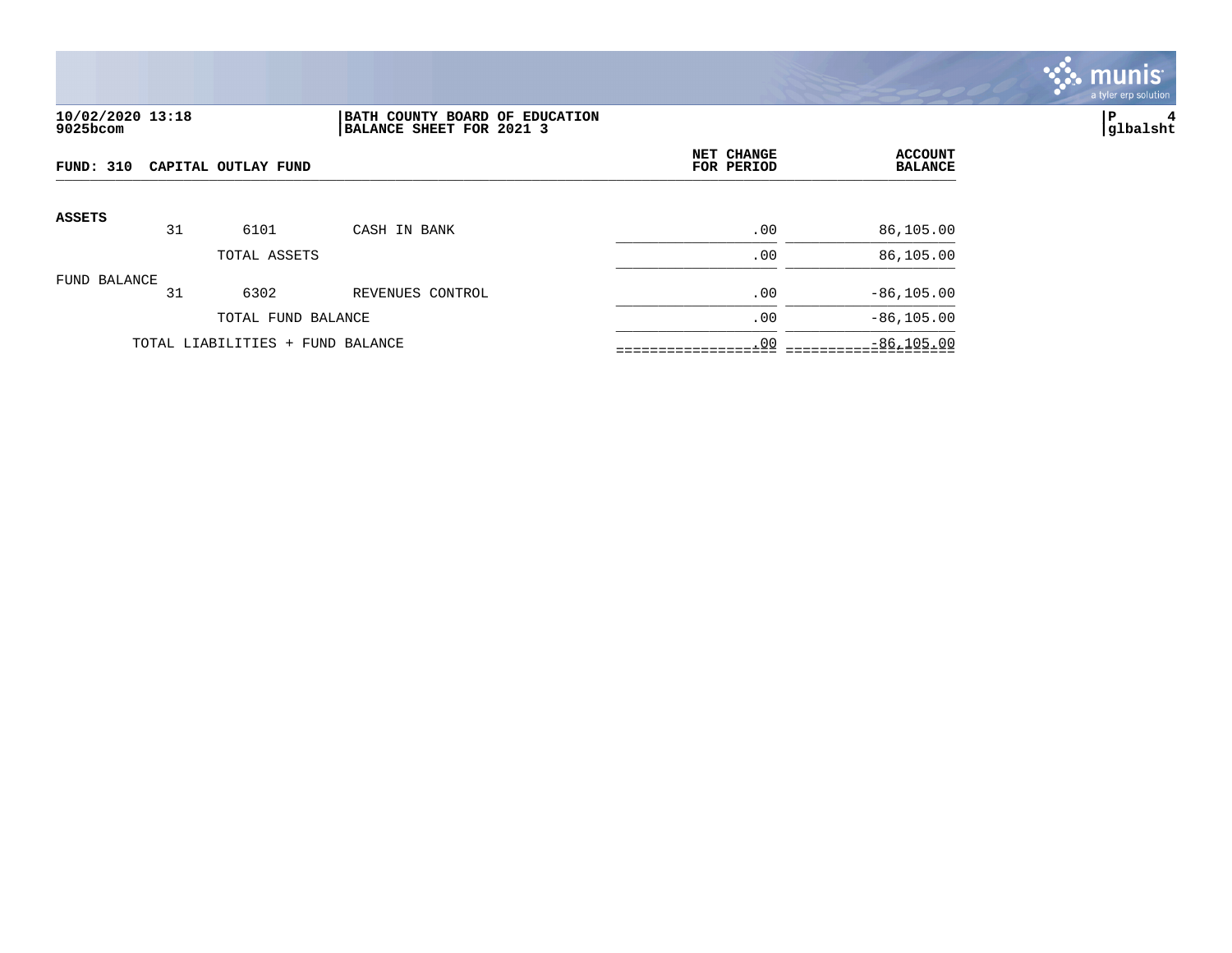

#### **10/02/2020 13:18 |BATH COUNTY BOARD OF EDUCATION |P 5 9025bcom |BALANCE SHEET FOR 2021 3 |glbalsht**

| FUND: 320     |                      | BUILDING FUND (5 CENT LEVY)  |                                                                                                  | NET CHANGE<br>FOR PERIOD | <b>ACCOUNT</b><br><b>BALANCE</b>                             |
|---------------|----------------------|------------------------------|--------------------------------------------------------------------------------------------------|--------------------------|--------------------------------------------------------------|
| <b>ASSETS</b> | 32                   | 6101                         | CASH IN BANK                                                                                     | .00                      | 41,253.46                                                    |
|               |                      | TOTAL ASSETS                 |                                                                                                  | .00                      | 41,253.46                                                    |
| FUND BALANCE  | 32<br>32<br>32<br>32 | 6302<br>7602<br>8737<br>8738 | REVENUES CONTROL<br>EXPENDITURES CONTROL<br>RESTRICTED - OTHER<br>RESTRICTED-SFCC ESCROW-CURRENT | .00<br>.00<br>.00<br>.00 | $-506, 216.00$<br>586,533.26<br>$-21,991.10$<br>$-99.579.62$ |
|               |                      | TOTAL FUND BALANCE           |                                                                                                  | .00                      | $-41, 253.46$                                                |
|               |                      | TOTAL LIABILITIES +          | FUND BALANCE                                                                                     | .00                      | $-41, 253.46$                                                |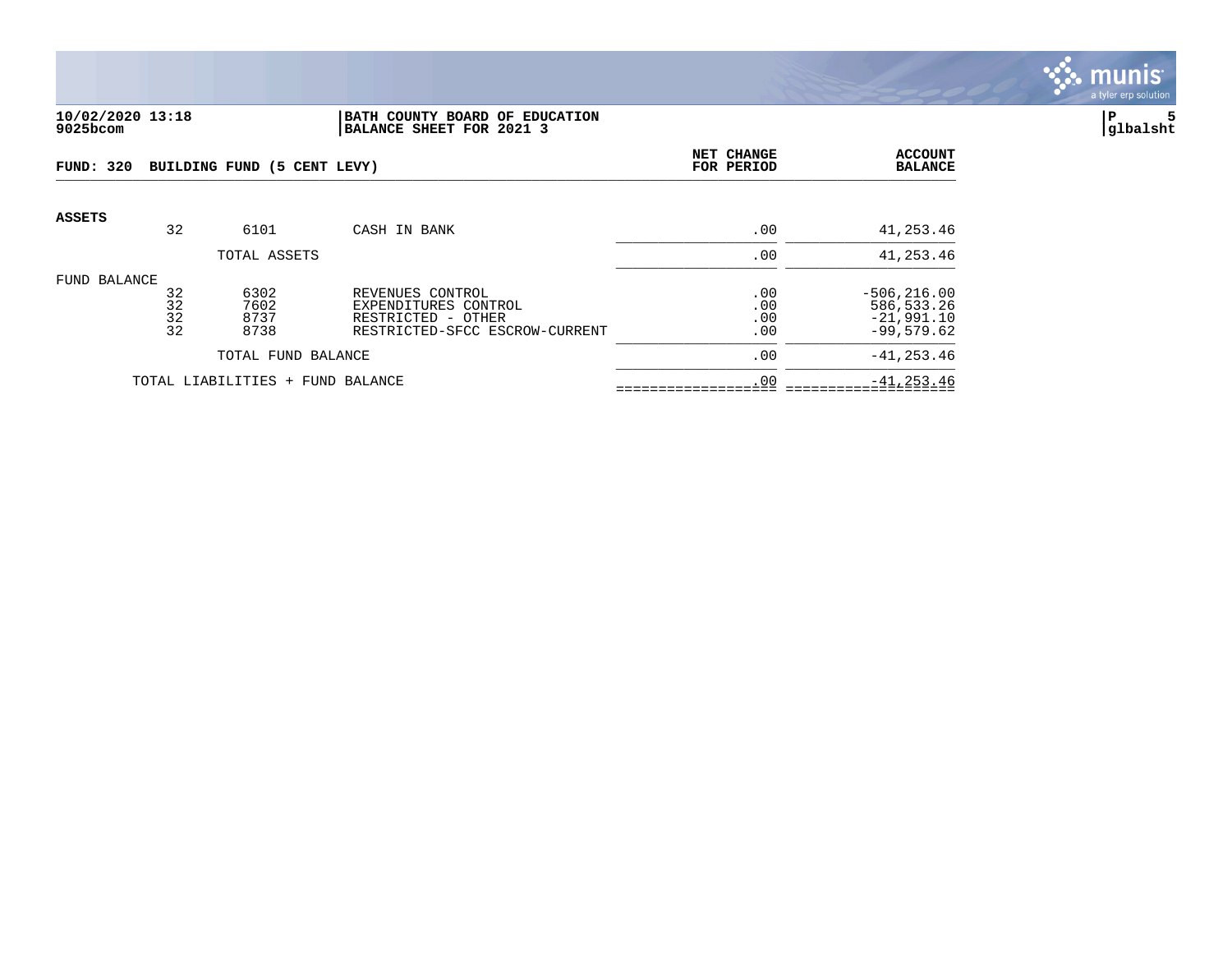

### **10/02/2020 13:18 |BATH COUNTY BOARD OF EDUCATION |P 6 9025bcom |BALANCE SHEET FOR 2021 3 |glbalsht**

| <b>FUND: 360</b><br><b>CONSTRUCTION FUND</b> |                |                                  | NET CHANGE<br>FOR PERIOD                                                              | <b>ACCOUNT</b><br><b>BALANCE</b> |                                         |
|----------------------------------------------|----------------|----------------------------------|---------------------------------------------------------------------------------------|----------------------------------|-----------------------------------------|
| <b>ASSETS</b>                                | 36             | 6101                             | CASH IN BANK                                                                          | $-481.91$                        | 94,643.44                               |
|                                              |                | TOTAL ASSETS                     |                                                                                       | $-481.91$                        | 94,643.44                               |
| LIABILITIES                                  | 36<br>36       | 7421A<br>7603                    | ACCOUNTS PAYABLE ACI<br>PURCHASE OBLIGATIONS                                          | .00<br>4,483.09                  | $-749.00$<br>11,000.00                  |
|                                              |                | TOTAL LIABILITIES                |                                                                                       | 4,483.09                         | 10,251.00                               |
| FUND BALANCE                                 | 36<br>36<br>36 | 7602<br>8735<br>8753             | EXPENDITURES CONTROL<br>RESTRICTED-FUTURE CONSTR BG-1<br>ASSIGNED-PURCH OBL - CURRENT | 481.91<br>.00<br>$-4,483.09$     | 481.91<br>$-94, 376.35$<br>$-11,000.00$ |
|                                              |                | TOTAL FUND BALANCE               |                                                                                       | $-4,001.18$                      | $-104,894.44$                           |
|                                              |                | TOTAL LIABILITIES + FUND BALANCE |                                                                                       | 481.91                           | $-94,643.44$                            |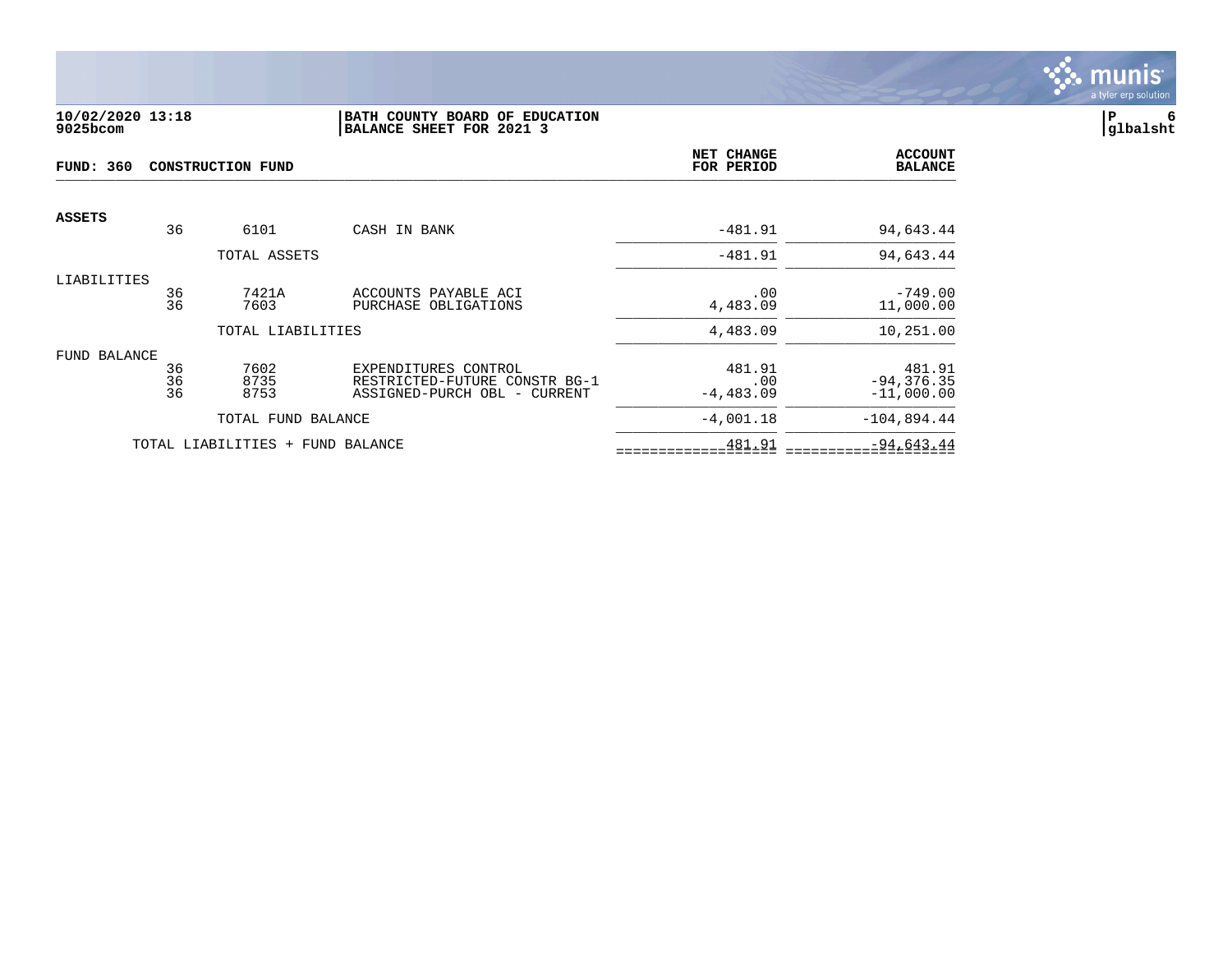

#### **10/02/2020 13:18 |BATH COUNTY BOARD OF EDUCATION |P 7 9025bcom |BALANCE SHEET FOR 2021 3 |glbalsht**

| FUND: 400          |                | DEBT SERVICE FUND                |                                                                             | NET CHANGE<br>FOR PERIOD     | <b>ACCOUNT</b><br><b>BALANCE</b>               |
|--------------------|----------------|----------------------------------|-----------------------------------------------------------------------------|------------------------------|------------------------------------------------|
| <b>LIABILITIES</b> | 40             | 7603                             | PURCHASE OBLIGATIONS                                                        | 206,142.00                   | 206,142.00                                     |
|                    |                | TOTAL LIABILITIES                |                                                                             | 206,142.00                   | 206,142.00                                     |
| FUND BALANCE       | 40<br>40<br>40 | 6302<br>7602<br>8753             | REVENUES CONTROL<br>EXPENDITURES CONTROL<br>ASSIGNED-PURCH OBL -<br>CURRENT | .00<br>.00<br>$-206, 142.00$ | $-586, 533.26$<br>586,533.26<br>$-206, 142.00$ |
|                    |                | TOTAL FUND BALANCE               |                                                                             | $-206.142.00$                | $-206.142.00$                                  |
|                    |                | TOTAL LIABILITIES + FUND BALANCE |                                                                             | .00                          | .00                                            |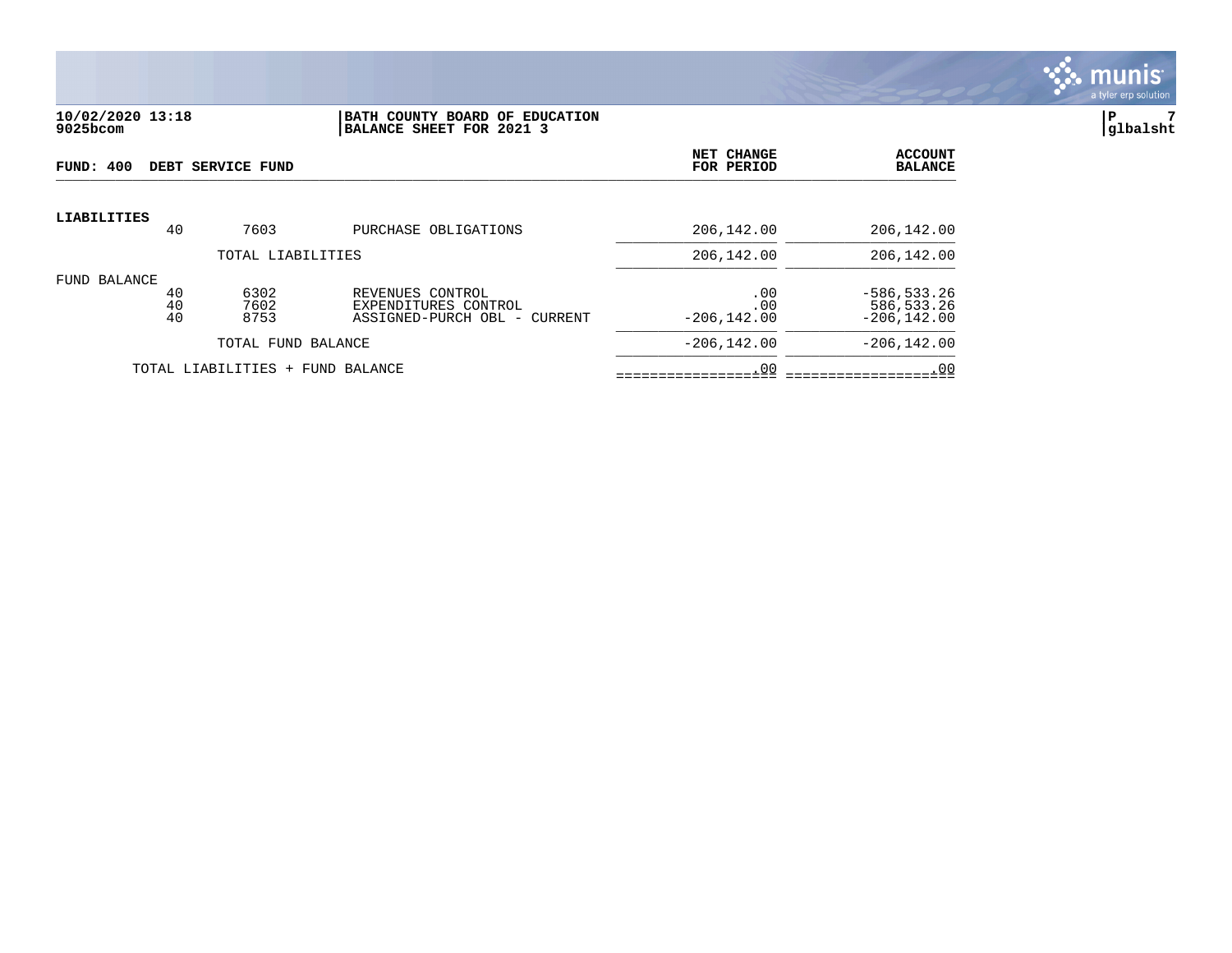

## **10/02/2020 13:18 |BATH COUNTY BOARD OF EDUCATION |P 8 9025bcom |BALANCE SHEET FOR 2021 3 |glbalsht**

| FUND: 51      |                                        | <b>FOOD SERVICE FUND</b>                               |                                                                                                                                                                        | NET CHANGE<br>FOR PERIOD                                              | <b>ACCOUNT</b><br><b>BALANCE</b>                                                                     |
|---------------|----------------------------------------|--------------------------------------------------------|------------------------------------------------------------------------------------------------------------------------------------------------------------------------|-----------------------------------------------------------------------|------------------------------------------------------------------------------------------------------|
| <b>ASSETS</b> |                                        |                                                        |                                                                                                                                                                        |                                                                       |                                                                                                      |
|               | 51<br>51<br>51<br>51                   | 6101<br>6171<br>64000<br>6400P                         | CASH IN BANK<br>INVENTORIES FOR CONSUMPTION<br>DEF OUTFLOW OF<br>RESOURCES<br>DEF OUTFLOW OF<br>RESOURCES                                                              | $-60, 475.27$<br>.00<br>.00<br>.00                                    | 2,100,894.01<br>2,438.11<br>43,398.39<br>174,791.20                                                  |
|               |                                        | TOTAL ASSETS                                           |                                                                                                                                                                        | $-60, 475.27$                                                         | 2,321,521.71                                                                                         |
| LIABILITIES   | 51<br>51<br>51<br>51<br>51<br>51       | 7421A<br>75410<br>7541P<br>7603<br>77000<br>7700P      | ACCOUNTS PAYABLE ACI<br>NET PENSION LIABILITY<br>NET PENSION LIABILITY<br>PURCHASE OBLIGATIONS<br>DEF INFLOW OF RESOURCES<br>INFLOW OF RESOURCES<br>DEF                | 577.00<br>.00<br>.00<br>4,889.76<br>.00<br>.00                        | $-359.00$<br>$-284, 311.62$<br>$-849,508.43$<br>226,874.76<br>$-31,674.00$<br>$-80, 481.47$          |
|               |                                        | TOTAL LIABILITIES                                      |                                                                                                                                                                        | 5,466.76                                                              | $-1,019,459.76$                                                                                      |
| FUND BALANCE  | 51<br>51<br>51<br>51<br>51<br>51<br>51 | 6302<br>7602<br>87370<br>8737P<br>8739<br>8753<br>8770 | REVENUES CONTROL<br>EXPENDITURES CONTROL<br>RESTRICTED - OTHER<br>RESTRICTED-OTHER<br>RESTRICTED-NET ASSETS<br>ASSIGNED-PURCH OBL - CURRENT<br>UNASSIGNED FUND BALANCE | $-29, 257.41$<br>89,155.68<br>.00<br>.00<br>.00<br>$-4,889.76$<br>.00 | $-2, 251, 207.97$<br>141,379.77<br>272,587.23<br>755,198.70<br>1,515.52<br>$-226,874.76$<br>5,339.56 |
|               |                                        | TOTAL FUND BALANCE                                     |                                                                                                                                                                        | 55,008.51                                                             | $-1,302,061.95$                                                                                      |
|               |                                        | TOTAL LIABILITIES + FUND BALANCE                       |                                                                                                                                                                        | 60,475.27                                                             | $-2,321,521.71$                                                                                      |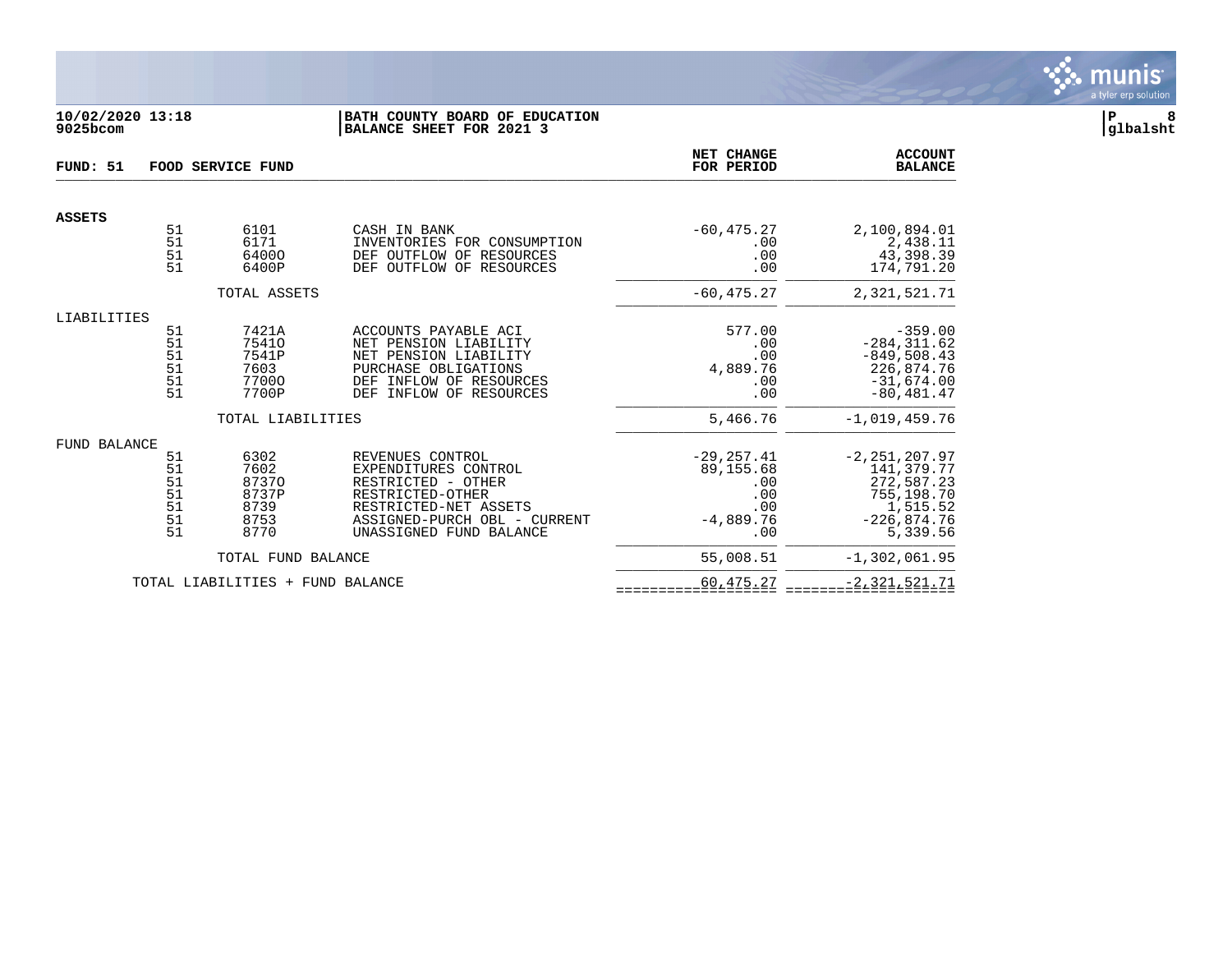

## **10/02/2020 13:18 |BATH COUNTY BOARD OF EDUCATION |P 9 9025bcom |BALANCE SHEET FOR 2021 3 |glbalsht**

| FUND: 52      | CHILD CARE                                                |                                          |                                                                                                                                           | NET CHANGE<br>FOR PERIOD                          | <b>ACCOUNT</b><br><b>BALANCE</b>                                       |
|---------------|-----------------------------------------------------------|------------------------------------------|-------------------------------------------------------------------------------------------------------------------------------------------|---------------------------------------------------|------------------------------------------------------------------------|
| <b>ASSETS</b> |                                                           |                                          |                                                                                                                                           |                                                   |                                                                        |
|               | 52<br>$\frac{5}{2}$                                       | 6101<br>64000<br>6400P                   | CASH IN BANK<br>OUTFLOW OF<br>DEF<br>RESOURCES<br><b>DEF</b><br>OUTFLOW OF<br>RESOURCES                                                   | 7,218.97<br>.00<br>.00                            | 40,988.93<br>11,264.45<br>44,011.06                                    |
|               |                                                           | TOTAL ASSETS                             |                                                                                                                                           | 7,218.97                                          | 96,264.44                                                              |
| LIABILITIES   | 52<br>52<br>52<br>$\begin{array}{c} 52 \\ 52 \end{array}$ | 75410<br>7541P<br>7603<br>77000<br>7700P | NET PENSION LIABILITY<br>NET PENSION LIABILITY<br>PURCHASE OBLIGATIONS<br>INFLOW OF RESOURCES<br><b>DEF</b><br>INFLOW OF RESOURCES<br>DEF | .00<br>.00<br>$-185.00$<br>.00<br>.00             | $-72, 265.78$<br>$-97,982.55$<br>322.67<br>$-7,935.52$<br>$-20,579.58$ |
|               |                                                           | TOTAL LIABILITIES                        |                                                                                                                                           | $-185.00$                                         | $-198,440.76$                                                          |
| FUND BALANCE  | 52<br>52<br>$\frac{52}{52}$<br>52                         | 6302<br>7602<br>87370<br>8737P<br>8753   | REVENUES CONTROL<br>EXPENDITURES CONTROL<br>RESTRICTED - OTHER<br>RESTRICTED-OTHER PENSION<br>ASSIGNED-PURCH OBL - CURRENT                | $-17,862.19$<br>10,643.22<br>.00<br>.00<br>185.00 | $-73, 415.12$<br>32,426.19<br>68,936.85<br>74,551.07<br>$-322.67$      |
|               |                                                           | TOTAL FUND BALANCE                       |                                                                                                                                           | $-7,033.97$                                       | 102, 176.32                                                            |
|               |                                                           | TOTAL LIABILITIES +                      | FUND BALANCE                                                                                                                              | $-7, 218.97$                                      | $-96, 264.44$                                                          |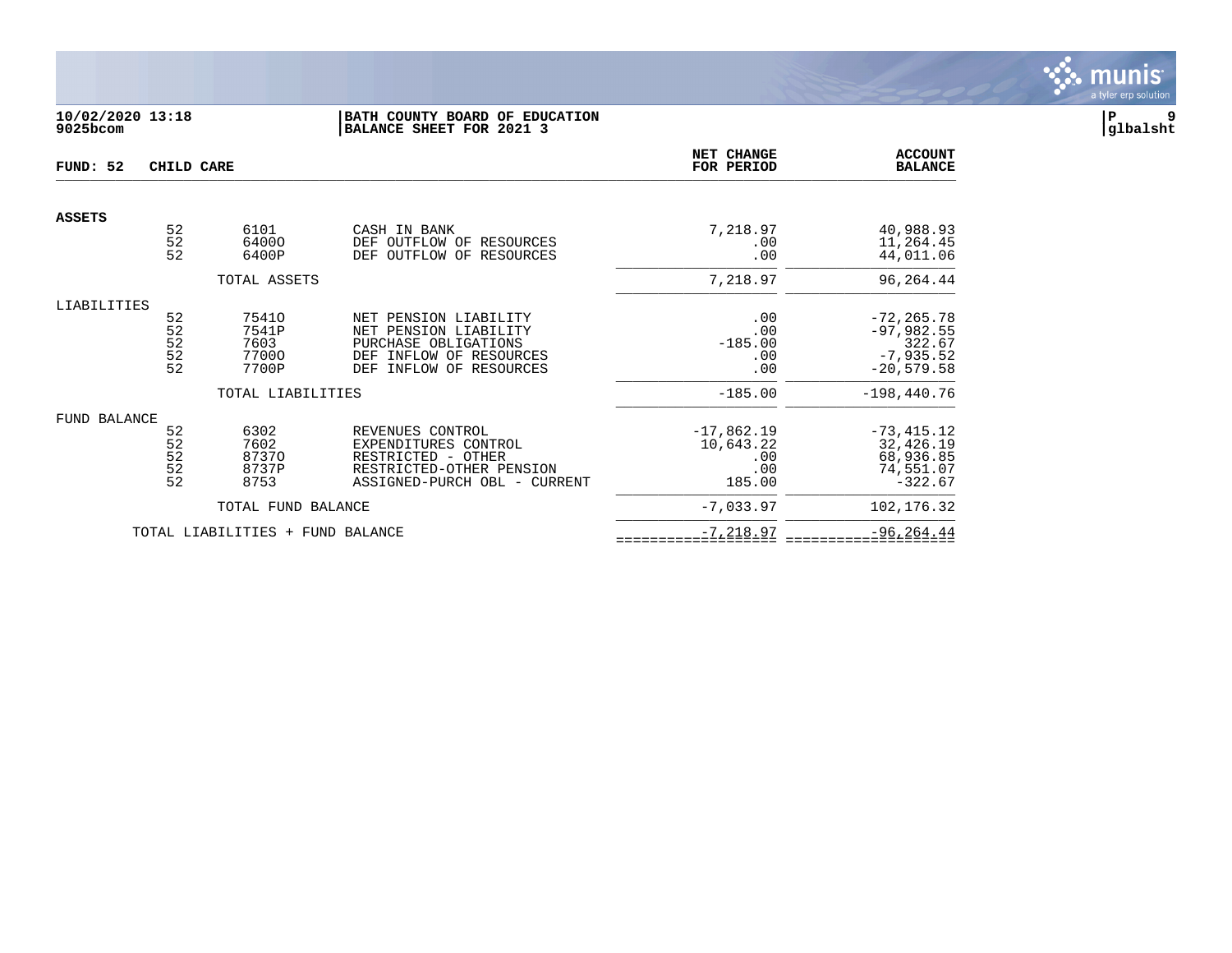

## **10/02/2020 13:18 |BATH COUNTY BOARD OF EDUCATION |P 10 9025bcom |BALANCE SHEET FOR 2021 3 |glbalsht**

| FUND: 53     | <b>PRESCHOOL</b> |                                  |                                          | NET CHANGE<br>FOR PERIOD | <b>ACCOUNT</b><br><b>BALANCE</b> |
|--------------|------------------|----------------------------------|------------------------------------------|--------------------------|----------------------------------|
| ASSETS       | 53               | 6101                             | CASH IN BANK                             | $-308.61$                | $-124.92$                        |
|              |                  | TOTAL ASSETS                     |                                          | $-308.61$                | $-124.92$                        |
| LIABILITIES  | 53               | 7421A                            | ACCOUNTS PAYABLE ACI                     | 129.00                   | .00                              |
|              |                  | TOTAL LIABILITIES                |                                          | 129.00                   | .00                              |
| FUND BALANCE | 53<br>53         | 6302<br>7602                     | REVENUES CONTROL<br>EXPENDITURES CONTROL | .00<br>179.61            | $-493.51$<br>618.43              |
|              |                  | TOTAL FUND BALANCE               |                                          | 179.61                   | 124.92                           |
|              |                  | TOTAL LIABILITIES + FUND BALANCE |                                          | 308.61                   | 124.92                           |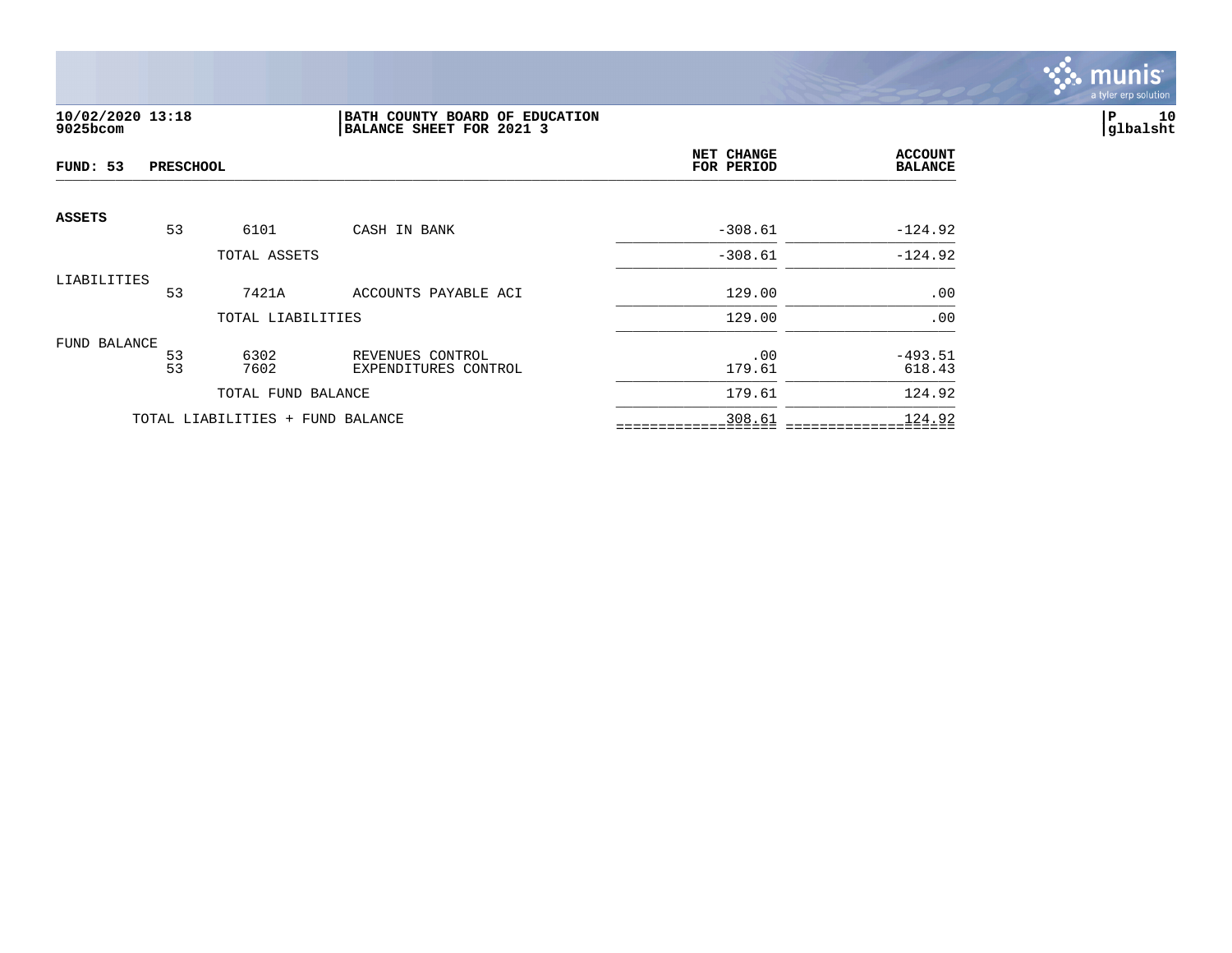

## **10/02/2020 13:18 |BATH COUNTY BOARD OF EDUCATION |P 11 9025bcom |BALANCE SHEET FOR 2021 3 |glbalsht**

| FUND: 7000 TRUST/AGENCY FUNDS |          |                                  | NET CHANGE<br>FOR PERIOD                    | <b>ACCOUNT</b><br><b>BALANCE</b> |                          |
|-------------------------------|----------|----------------------------------|---------------------------------------------|----------------------------------|--------------------------|
| <b>ASSETS</b>                 | 70       | 6101                             | CASH IN BANK                                | 9.36                             | 19,578.48                |
|                               |          | TOTAL ASSETS                     |                                             | 9.36                             | 19,578.48                |
| FUND BALANCE                  | 70<br>70 | 6302<br>8730                     | REVENUES CONTROL<br>RESTRICTED FUND BALANCE | $-9.36$<br>.00                   | $-27.78$<br>$-19,550.70$ |
|                               |          | TOTAL FUND BALANCE               |                                             | $-9.36$                          | $-19,578.48$             |
|                               |          | TOTAL LIABILITIES + FUND BALANCE |                                             | $-9.36$                          | $-19,578.48$             |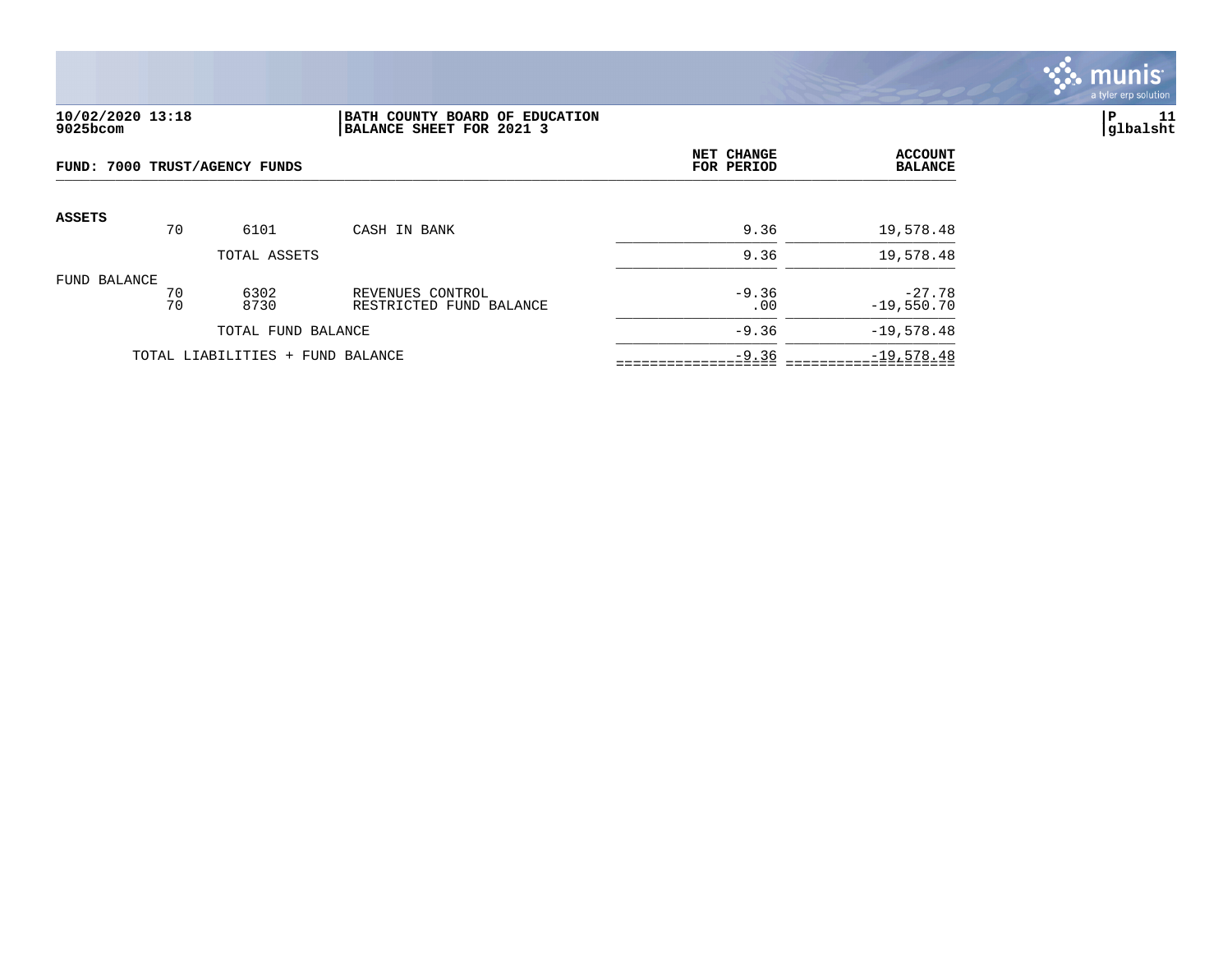

### **10/02/2020 13:18 |BATH COUNTY BOARD OF EDUCATION |P 12 9025bcom |BALANCE SHEET FOR 2021 3 |glbalsht**

| FUND: 8       |                                                                | GOVERNMENTAL ASSETS                                                                  | NET CHANGE<br>FOR PERIOD                                                                                                                                                                                                                                                 | <b>ACCOUNT</b><br><b>BALANCE</b>                                                         |                                                                                                                                                                                       |
|---------------|----------------------------------------------------------------|--------------------------------------------------------------------------------------|--------------------------------------------------------------------------------------------------------------------------------------------------------------------------------------------------------------------------------------------------------------------------|------------------------------------------------------------------------------------------|---------------------------------------------------------------------------------------------------------------------------------------------------------------------------------------|
| <b>ASSETS</b> |                                                                |                                                                                      |                                                                                                                                                                                                                                                                          |                                                                                          |                                                                                                                                                                                       |
|               | 80<br>80<br>80<br>80<br>80<br>80<br>80<br>80<br>80<br>80<br>80 | 6201<br>6211<br>6212<br>6221<br>6222<br>6231<br>6232<br>6241<br>6242<br>6251<br>6252 | LAND<br>LAND<br>IMPROVEMENTS<br>ACCUM DEPR LAND IMPROVEMENTS<br>BUILDINGS & BLDING IMPROVEMENT<br>ACCUM DEPR BLDG IMPROVMENTS<br>TECHNOLOGY EOUIPMENT<br>ACCUM DEPR TECHNOLOGY EOUIP<br>VEHICLES<br>ACCUM DEPR VEHICLES<br>GENERAL EOUIPMENT<br>ACCUM DEPR GENERAL EOUIP | .00<br>.00<br>.00<br>.00<br>.00<br>$-10,820.89$<br>21,289.76<br>.00<br>.00<br>.00<br>.00 | 518,316.60<br>1,124,210.27<br>$-964,010.70$<br>45,984,138.97<br>$-11,872,194.02$<br>1,898,075.29<br>$-1,615,082.87$<br>3,849,626.19<br>$-2,919,979.38$<br>861,327.28<br>$-721,657.49$ |
|               |                                                                | TOTAL ASSETS                                                                         |                                                                                                                                                                                                                                                                          | 10,468.87                                                                                | 36, 142, 770. 14                                                                                                                                                                      |
| FUND BALANCE  | 80<br>80                                                       | 7602<br>8710                                                                         | EXPENDITURES CONTROL<br>INVESTMENTS GOVERNMENTAL ASSET                                                                                                                                                                                                                   | 299.91<br>$-10,768.78$                                                                   | 299.91<br>$-36, 143, 070.05$                                                                                                                                                          |
|               |                                                                | TOTAL FUND BALANCE                                                                   |                                                                                                                                                                                                                                                                          | $-10, 468.87$                                                                            | $-36, 142, 770.14$                                                                                                                                                                    |
|               |                                                                | TOTAL LIABILITIES + FUND BALANCE                                                     |                                                                                                                                                                                                                                                                          | $-10, 468.87$                                                                            | $-36, 142, 770.14$                                                                                                                                                                    |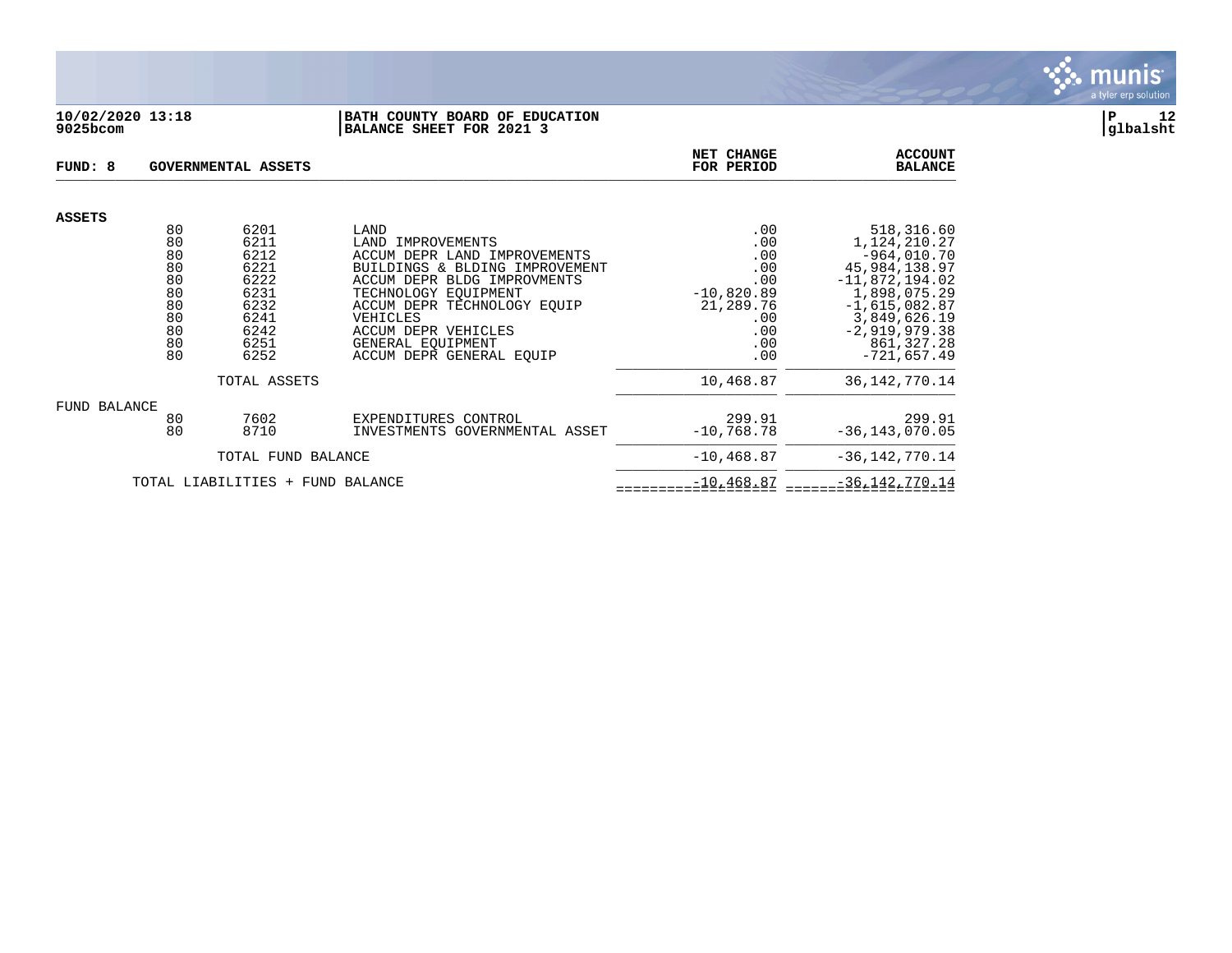

### **10/02/2020 13:18 |BATH COUNTY BOARD OF EDUCATION |P 13 9025bcom |BALANCE SHEET FOR 2021 3 |glbalsht**

| FUND: 81                         |                                  | FOOD SERVICE ASSETS                          |                                                                                                                                            | NET CHANGE<br>FOR PERIOD               | <b>ACCOUNT</b><br><b>BALANCE</b>                                                     |
|----------------------------------|----------------------------------|----------------------------------------------|--------------------------------------------------------------------------------------------------------------------------------------------|----------------------------------------|--------------------------------------------------------------------------------------|
| <b>ASSETS</b>                    | 81                               | 6221                                         | BUILDINGS & BLDING IMPROVEMENT                                                                                                             | .00                                    | 308,000.00                                                                           |
|                                  | 81<br>81<br>81<br>81<br>81<br>81 | 6222<br>6231<br>6232<br>6241<br>6242<br>6251 | ACCUM DEPR BLDG IMPROVMENTS<br>TECHNOLOGY EQUIPMENT<br>ACCUM DEPR TECHNOLOGY EOUIP<br>VEHICLES<br>ACCUM DEPR VEHICLES<br>GENERAL EOUIPMENT | .00<br>.00<br>.00<br>.00<br>.00<br>.00 | $-74, 433.33$<br>5,212.63<br>$-3,973.90$<br>35,895.00<br>$-19,886.75$<br>616, 188.39 |
|                                  | 81                               | 6252<br>TOTAL ASSETS                         | ACCUM DEPR GENERAL EOUIP                                                                                                                   | .00<br>.00                             | $-501.972.35$<br>365,029.69                                                          |
| FUND BALANCE                     | 81                               | 8711                                         | INVESTMENT BUSINESS ASSETS                                                                                                                 | .00                                    | $-365,029.69$                                                                        |
|                                  |                                  | TOTAL FUND BALANCE                           |                                                                                                                                            | .00                                    | $-365,029.69$                                                                        |
| TOTAL LIABILITIES + FUND BALANCE |                                  |                                              |                                                                                                                                            | .00                                    | $-365,029.69$                                                                        |